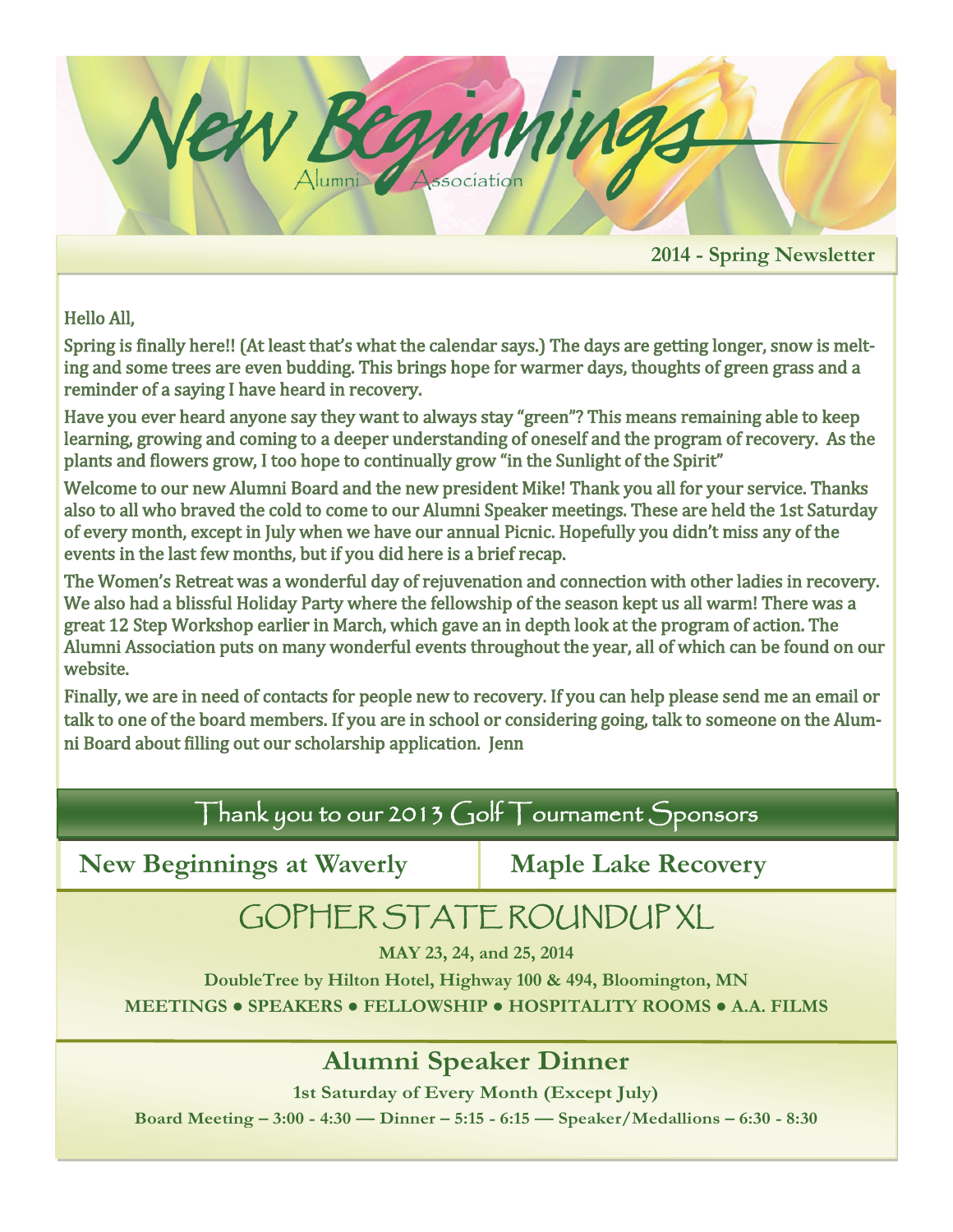page 2



**Fishing Bash Contact Mike W. (952) 200-9388 Saturday May 17th, 2014**



Upcoming Events

**32nd Annual Picnic @ New Beginnings Sunday, July 20th**

**Save the Date! August 17th, 2014 2014 Alumni Golf Scramble See Liz, Bruce or Michel for details!**

**Men's Softball Tournament Patients vs. Alumni Contact Mike W. (952) 200-9388 Saturday, June 28th**

•God, grant me the Serenity to accept the things I cannot change, Courage to change the things 9 can and Wisdom to know the difference•

The NBWAA Scholarship Fund

**New Beginnings Alumni Association is offering a scholarship to alumni that meet the following criteria:**

- **1. Completed a semester of college within the last 6 months.**
- **2. Applicants must also demonstrate high financial need and maintain a 2.25 GPA.**
- **3. Recipients must be accepted as regularly enrolled students.**
- **4. Submit a copy of the transcript showing your name and the name of the institution.**
- **5. Write a personal statement to the scholarship committee addressing your academic and personal goals.**
- **6. A letter of reference from an individual who is not a family member or significant other.**

**Please email Jenn at : JenniferG@newbeginningsatwaverly.com** 

## **Newsletter Contact Database**

**We will now only be sending the newsletter in paper form to individuals without electronic mail. If you would like to receive the New Beginnings Alumni Association newsletter sent via electronic form,** 

**visit our website www.newbeginningsatwaverly.com/alumni and fill out the form.**

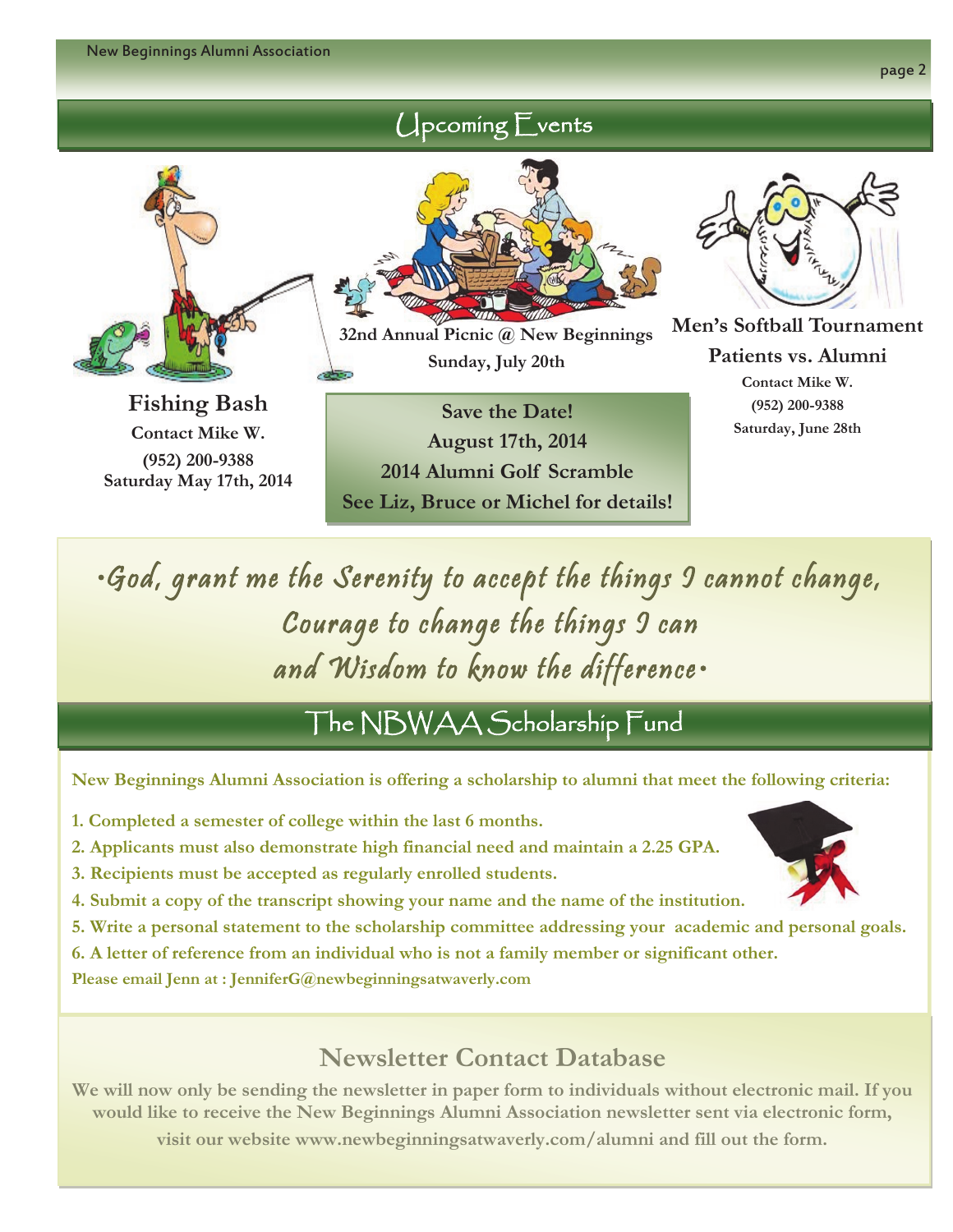## A recent Alumni tells his story: "A note from an Alumni"

 **A little more than a year ago, I was in jail, addicted to oxycontin and charged with felony theft and possession. I was at the lowest point in my life. That low point became the moment of surrender that enabled me to start on the road to recovery. That was also the point at which NBW came into my life.**

 **It was during my month at NBW with the guidance of counsellors like Tom F, Wendy, Matt, and Catherine that I began to be shown the tools of recovery and the way to use them. Before I left it was emphasized to me that I find a sponsor, which I finally did, after some arm twisting.**

 **Today, I have a job I enjoy. My family life is better than ever. I have a spiritual life which I have never had before. I have a sponsor, have worked the steps, and go to meetings regularly.** 

 **Life is good because I trust God, clean house , and am trying to help others. All this I owe directly to my time at New Beginnings, and I am grateful for that. Chris M.**

# Transformation

You are new today. You are in your youth. You are not the you of old. Not of 12 years past, or 3 years past, or of yesterday. You are now. God offers the miracle of transformation - in every breath.

# Just breathe...

**Kerry Casey**

#### **NBWAA Mission Statement**

**The Alumni Association is a non-profit organization. We function solely to provide sober support for patients and their families who have completed treatment at New Beginnings. We are here in the spirit of fun and fellowship to celebrate our recovery, share it with you, and provide contacts for patients graduating treatment and to provide opportunities for service to all alumni.**

### $C_1$ uru's  $C_2$ orner

**I want to once again thank the alumni association for the wonderful job they do throughout the year. The sober events and steak fries take an enormous effort in time and energy, we all notice and applaud your efforts. This bunch of dedicated individuals helps others and in doing so they stay sober themselves what a concept. I am always deeply touched when I hear a newcomer reading the big book. I can hear all the fear and trepidation in there voice reading something that they don't yet understand. Yet we know it works we don't have to understand, just read the book and when it tells us to do something DO IT. They sometimes stumble with words and cant pronounce others but we know it is all perfect, we cant try to do the steps perfectly however we do them is already perfect! The program of Alcoholics Anonymous works, helping others works, being part of something greater than yourself works. Join the alumni in their efforts to help others and in turn help yourself. See you at the next steak fry. Life is short pray hard. Gil**